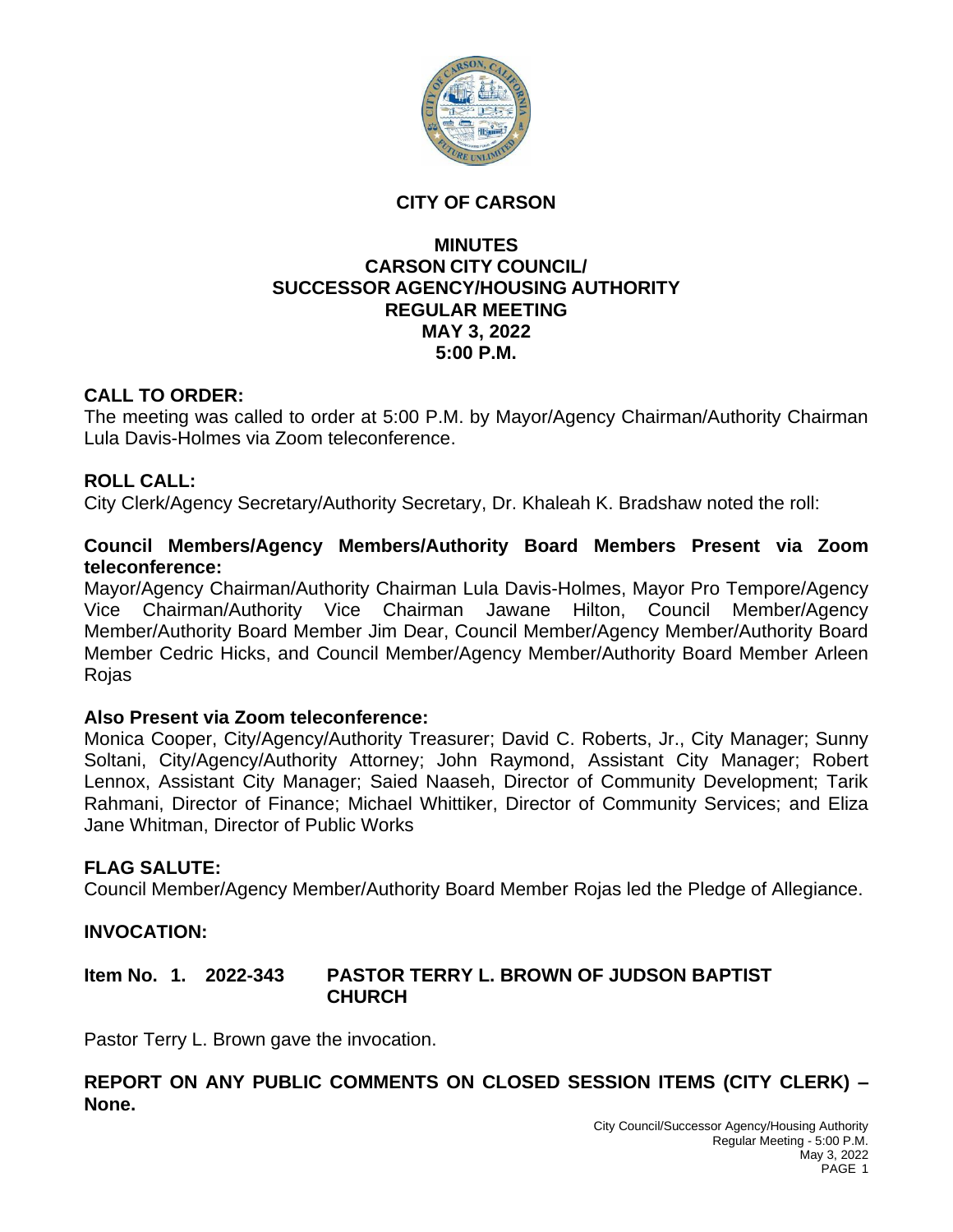# **ANNOUNCEMENT OF CLOSED SESSION ITEMS (CITY ATTORNEY)**

City/Agency/Authority Attorney Soltani announced the Closed Session items.

## **RECESS INTO CLOSED SESSION**

The meeting was recessed at 5:06 P.M. by Mayor/Agency Chairman/Authority Chairman Davis-Holmes to Closed Session.

### **RECONVENE TO OPEN SESSION**

The meeting was reconvened at 5:50 P.M. by Mayor/Agency Chairman/Authority Chairman Davis-Holmes with all members previously noted present.

## **REPORT ON CLOSED SESSION ACTIONS (CITY ATTORNEY)**

City/Agency/Authority Attorney Soltani provided the Closed Session Report as follows:

## **CLOSED SESSION (Item 2)**

## **Item No. 2. 2022-384 CONFERENCE WITH LEGAL COUNSEL - ANTICIPATED LITIGATION (CITY COUNCIL)**

Recommendation: A closed session will be held, pursuant to Government Code Section 54956.9 (e)(1), because there is a significant exposure to litigation in one case.

ACTION: No reportable action was taken.

## **INTRODUCTIONS (MAYOR)**

**Item No. 3. 2022-344 REPORT FROM CAPTAIN JONES OF CARSON SHERIFF'S STATION**

Captain Jones announced/reported the following:

- Yesterday marked the 41-year anniversary of the death of reserved Deputy Constance Warren
- Today remembered Deputy Walter Hannon who died in the line of duty 44 years ago
- Reminded residents to drive safely to the right when you see/hear the siren and not stop in the middle of the road
- Thanked the residents for safely disposing their prescription drugs and other drugs at the National Prescription Drug Event
- Be aware of tax scams and do not share personal information
- Thanked Benny, long-time volunteer since 1992 who advised will no longer be volunteering
- Encouraged volunteers 18 years and above; contact Community Relations Office, at the Carson Sheriff Station, (310) 830-1123
- Thanked the Mayor and City Council for their support

Mayor/Agency Chairman/Authority Chairman Davis-Holmes invited Benny to be recognized at a future meeting.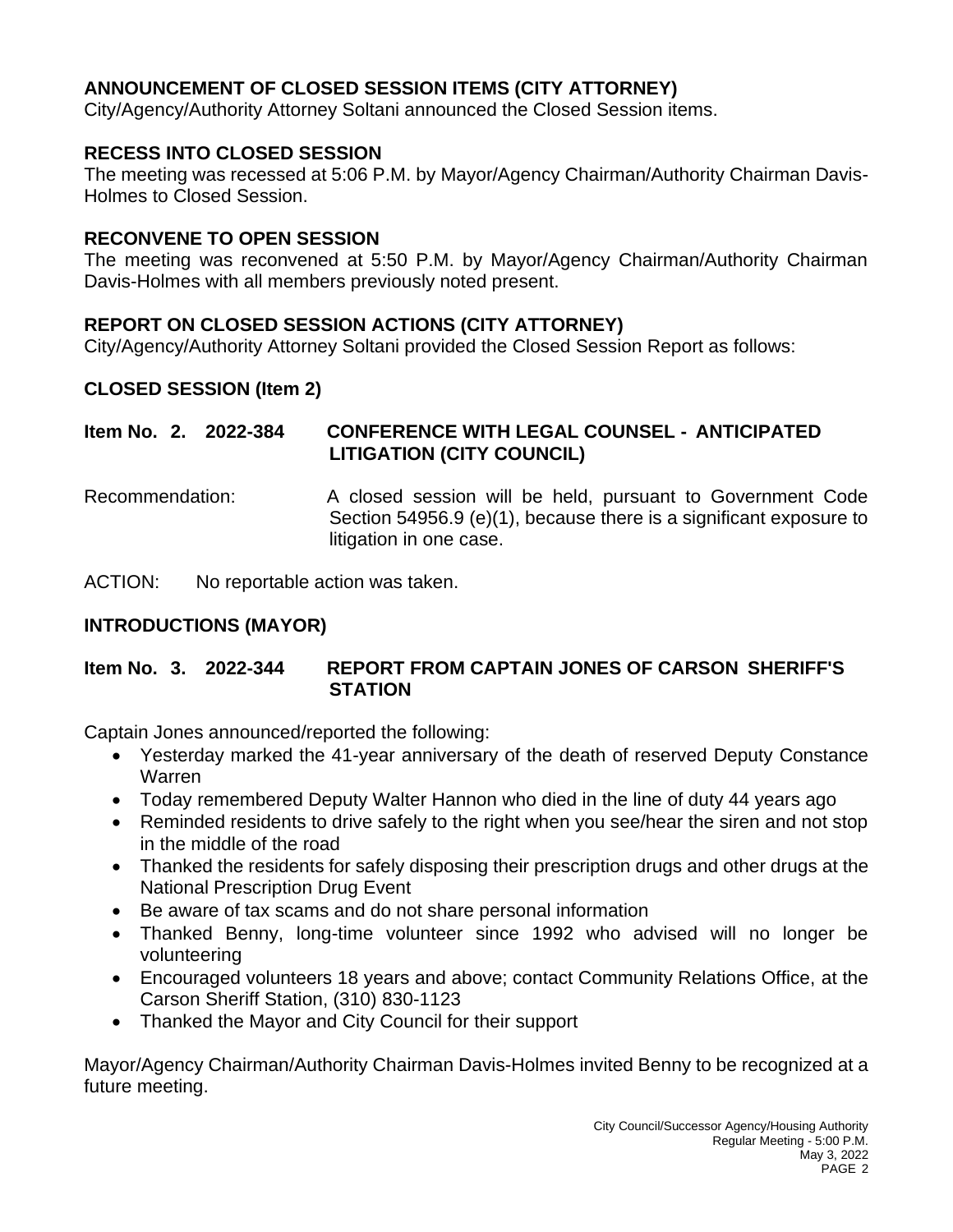## **Item No. 4. 2022-345 REPORT FROM ASSISTANT CHIEF BENNETT OF LOS ANGELES COUNTY FIRE DEPARTMENT**

Assistant Chief Bennett thanked the Mayor and City Council for their support. He gave a report on service calls.

## **PRESENTATIONS**

## **Item No. 5. 2022-383 UPDATE FROM CALIFORNIA WATER SERVICE ON CURRENT DROUGHT**

Ralph Felix, Operations Manager of Cal Water, gave a PowerPoint presentation on The Drought, Water-Use Restrictions, Conservation, and You – Rancho Dominguez District.

Tammie Myers continued the PowerPoint presentation. She announced Tiffany Rachal's 4<sup>th</sup> Grade Classroom from the Bonita Street Steam Academy was the grand prize winner of the H2O Challenge "Make Our Oceans Blue Again".

Mayor/Agency Chairman/Authority Chairman Davis-Holmes noted the  $4<sup>th</sup>$  grade class will be invited to a future City Council meeting in June before completion of school.

The Mayor and City Council thanked Ralph Felix and Tammie Myers for their presentation.

## **Item No. 6. 2022-166 PROCLAMATION RECOGNIZING CINCO DE MAYO**

Mayor/Agency Chairman/Authority Chairman Davis-Holmes read the proclamation which was accepted by Walter Gonzalez, Chairman of the Parks, Recreation and Cultural Arts Commission and on behalf of the commission. He offered words of gratitude.

The Mayor and City Council thanked staff and everyone involved with the Cinco De Mayo celebration.

#### **Item No. 7. 2022-151 PROCLAMATION RECOGNIZING TEACHER'S APPRECIATION WEEK**

Council Member/Agency Member/Authority Board Member Rojas read the proclamation which was accepted by Dr. Afia Hemphill and on behalf of all the teachers in the City of Carson. She offered words of gratitude.

## **Item No. 8. 2022-122 PROCLAMATION RECOGNIZING MUNICIPAL CITY CLERKS WEEK**

Mayor Pro Tempore/Agency Vice Chairman/Authority Vice Chairman Hilton read the proclamation which was accepted by City Clerk/Agency Secretary/Authority Secretary, Dr. Khaleah K. Bradshaw who offered words of gratitude.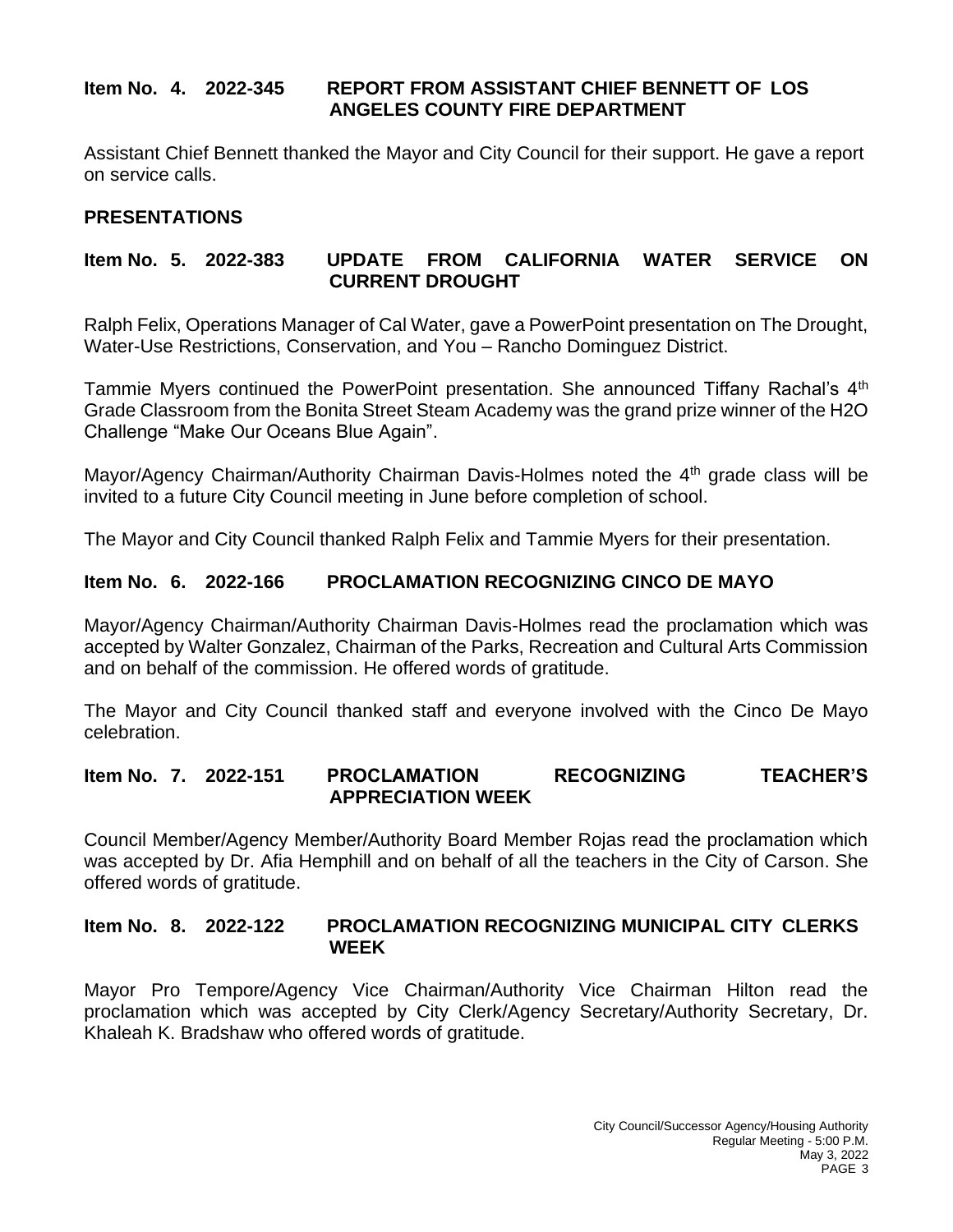## **Item No. 9. 2022-138 PROCLAMATION RECOGNIZING SMALL BUSINESS WEEK**

Council Member/Agency Member/Authority Board Member Hicks read the proclamation which was accepted by Brandon Neil with Caveman Buzz Barber Shop and Doug Maze with Last Minute Flowers, who both offered words of gratitude. Also, he recognized Susan and Victor Zamora with El Taco Charro who were not available.

Council Member/Agency Member/Authority Board Member Hicks announced Mayor/Agency Chairman/Authority Chairman Davis-Holmes' birthday.

Mayor/Agency Chairman/Authority Chairman Davis-Holmes stated her birthday is on May 11, 2022.

City Council wished the Mayor happy birthday.

#### **ORAL COMMUNICATIONS FOR MATTERS LISTED ON THE AGENDA (MEMBERS OF THE PUBLIC) (LIMITED TO ONE HOUR)**

Harumbe Ferrell Requested to have his business license fee waived.

Mayor/Agency Chairman/Authority Chairman Davis-Holmes asked Mr. Ferrell to contact the City Manager regarding his request.

Tommy Fa'avae – Item No. 16 Offered comments in support of item.

#### **APPROVAL OF MINUTES:**

## **Item No. 10. 2022-349 APPROVAL OF THE MARCH 15, 2022 CITY COUNCIL/SUCCESSOR AGENCY/HOUSING AUTHORITY REGULAR MEETING MINUTES**

Recommendation: Approve the minutes as listed.

ACTION: It was moved to approve staff recommendation on motion of Hilton, seconded by Dear and unanimously carried by the following vote:

- Ayes: Mayor/Agency Chairman/Authority Chairman Davis-Holmes, Mayor Pro Tempore/Agency Vice Chairman/Authority Vice Chairman Hilton, Council Member/Agency Member/Authority Board Member Dear, Council Member/Agency Member/Authority Board Member Hicks, and Council Member/Agency Member/Authority Board Member Rojas Noes: None
- Abstain: None
- Absent: None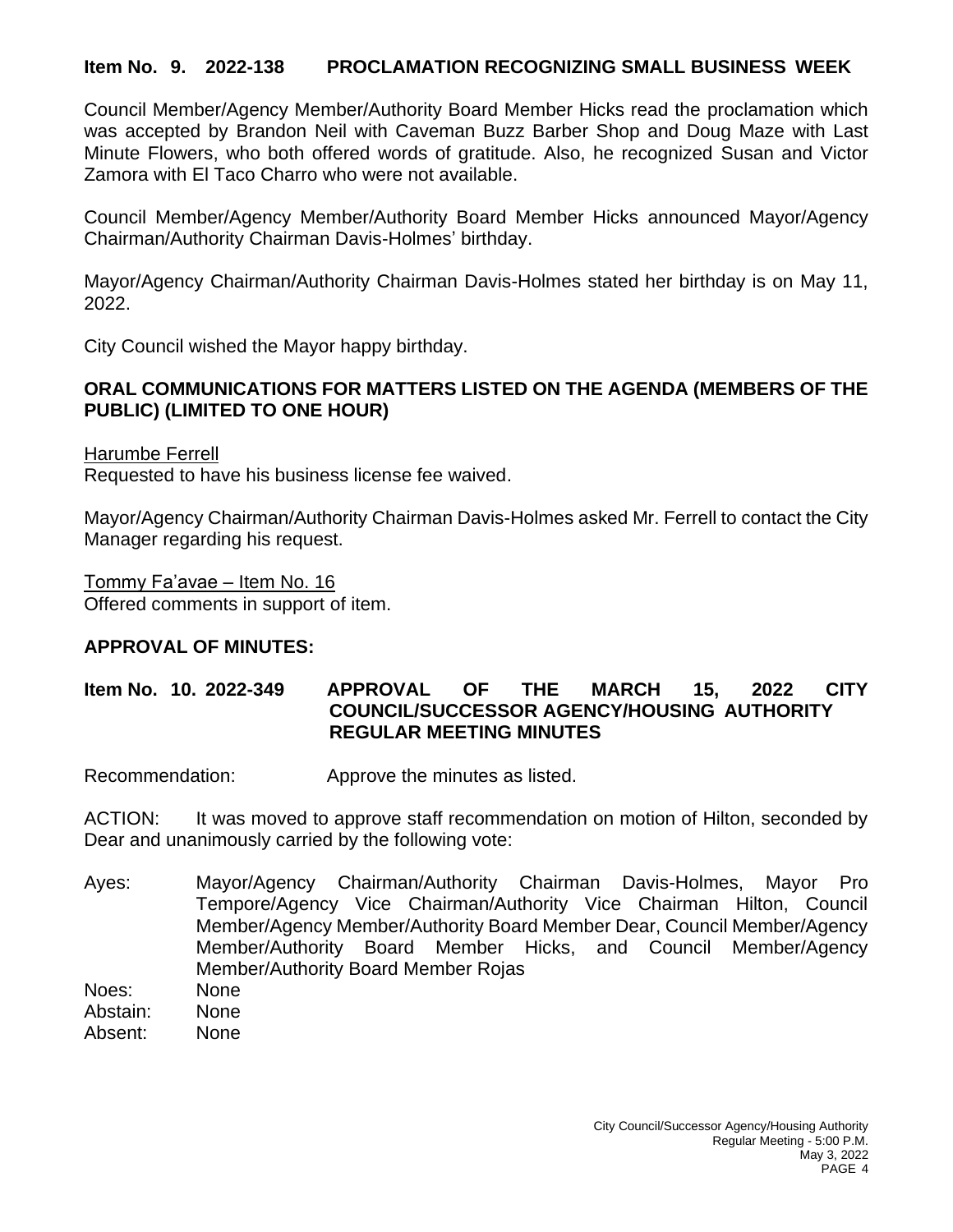# **CONSENT: (Items 11 to 28)**

It was moved to approve the Consent items on motion of Davis-Holmes, seconded by Dear.

Council Member/Agency Member/Authority Board Member Dear referred to Item No. 16 and for staff to ensure that the City's electric vehicle IT policy is part of the Request for Proposal (RFP) process.

Mayor/Agency Chairman/Authority Chairman Davis-Holmes requested to remove Item No. 13 for discussion.

The motion to approve Consent Items No. 11 to 28, except Item No. 13, was unanimously carried by the following vote

- Ayes: Mayor/Agency Chairman/Authority Chairman Davis-Holmes, Mayor Pro Tempore/Agency Vice Chairman/Authority Vice Chairman Hilton, Council Member/Agency Member/Authority Board Member Dear, Council Member/Agency Member/Authority Board Member Hicks, and Council Member/Agency Member/Authority Board Member Rojas
- Noes: None
- Abstain: None
- Absent: None

## **Item No. 11. 2022-357 Resolution No. 22-076, A RESOLUTION OF THE CITY COUNCIL OF THE CITY OF CARSON RATIFYING CLAIMS AND DEMANDS IN THE AMOUNT OF \$1,372,667.27, DEMAND CHECK NUMBERS 162402 THROUGH 162472**

- ACTION: Item No. 11 was approved on Consent.
- **Item No. 12. 2022-382 COVID-19 UPDATE (CITY COUNCIL)**

Recommendation: 1. RECEIVE and FILE.

ACTION: Item No. 12 was approved on Consent.

## **Item No. 13. 2022-362 UPDATE ON DOMINGUEZ CHANNEL RESTORATION (CITY COUNCIL)**

Item No. 13 was heard after approval of the Consent items.

Director Whitman gave a staff report.

Recommendation: RECEIVE and FILE.

ACTION: Mayor/Agency Chairman/Authority Chairman Davis-Holmes ordered this item received and filed with no objection heard.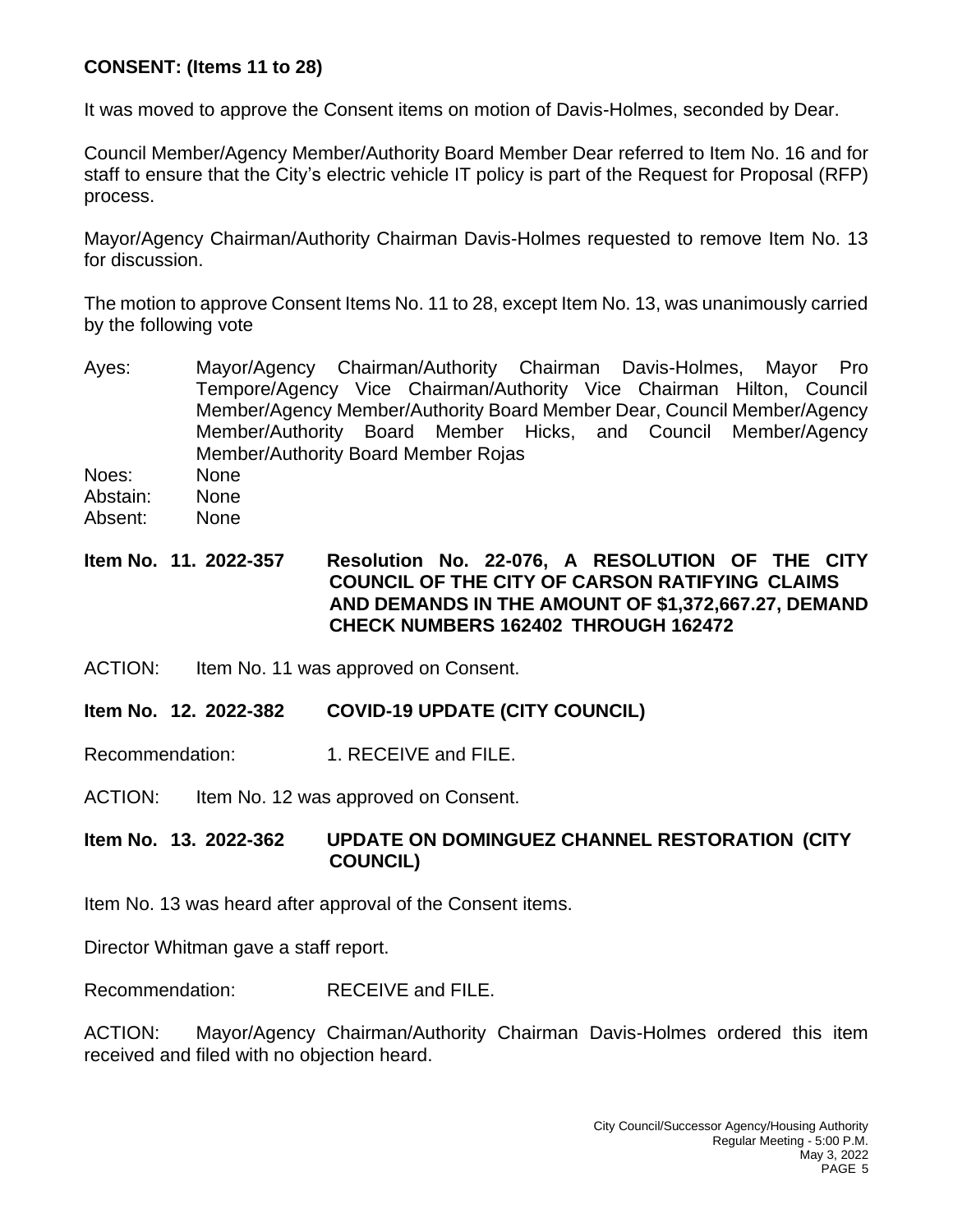#### **Item No. 14. 2022-312 CONSIDER APPROVAL OF A PURCHASE AGREEMENT BETWEEN THE CITY OF CARSON AND VIGILANT SOLUTIONS, LLC AND BUDGET RESOLUTION 22-079 RELATED TO THE PROCUREMENT OF FOUR LICENSE PLATE READER TRAILERS FOR THE CITY OF CARSON (CITY COUNCIL)**

- Recommendation: 1. APPROVE the Purchase Agreement between the City of Carson and Vigilant Solutions, LLC in the amount of \$275,217.80 (Exhibit 1). 2. AUTHORIZE the Mayor to execute the Agreement following approval as to form by the City Attorney. 3. ADOPT Resolution 22-079, A Resolution of the City of Carson City Council Amending the Fiscal Year 2021-2022 Budget (Exhibit 2).
- ACTION: Item No. 14 was approved on Consent.

**Item No. 15. 2022-076 CONSIDER ADOPTION OF RESOLUTION NO. 22-072 APPROVING THE BUDGET TRANSFERS IN THE FY 21/22 GENERAL FUND BUDGET FOR THE RADIO PROJECT PHASE 2**

- Recommendation: TAKE the following actions: 1. ADOPT RESOLUTION NO. 22-072, "A RESOLUTION OF THE CARSON CITY COUNCIL APPROVING BUDGET TRANSFERS IN THE FISCAL YEAR 2021-22 BUDGET IN THE CITY MANAGER OFFICE DEPARTMENT."
- ACTION: Item No. 15 was approved on Consent.

**Item No. 16. 2022-334 CONSIDER APPROVAL OF CONCEPTUAL SITE PLANS, CHARGE READY CHARGING INFRASTRUCTURE AND REBATE PARTICIPATION AGREEMENTS WITH SOUTHERN CALIFORNIA EDISON FOR NO-COST INSTALLATION OF UTILITY SIDE AND CUSTOMER-SIDE MAKE READY INFRASTRUCTURE AT ELEVEN CITY-OWNED SITES, GRANTS OF EASEMENT FOR ELECTRICAL EQUIPMENT, AND ASSIGNMENT AGREEMENTS TO ASSIGN THE PARTICIPATION AGREEMENTS TO A THIRD-PARTY AFTER THE ELECTRIC VEHICLE CHARGING EQUIPMENT IS INSTALLED AND ENERGIZED**

Recommendation: TAKE the following actions: 1. APPROVE the conceptual site plans for eleven City-owned sites. 2. APPROVE and AUTHORIZE the City Manager to execute eleven Charge Ready Charging and Rebate Participation Agreements with Southern California Edison (SCE) which will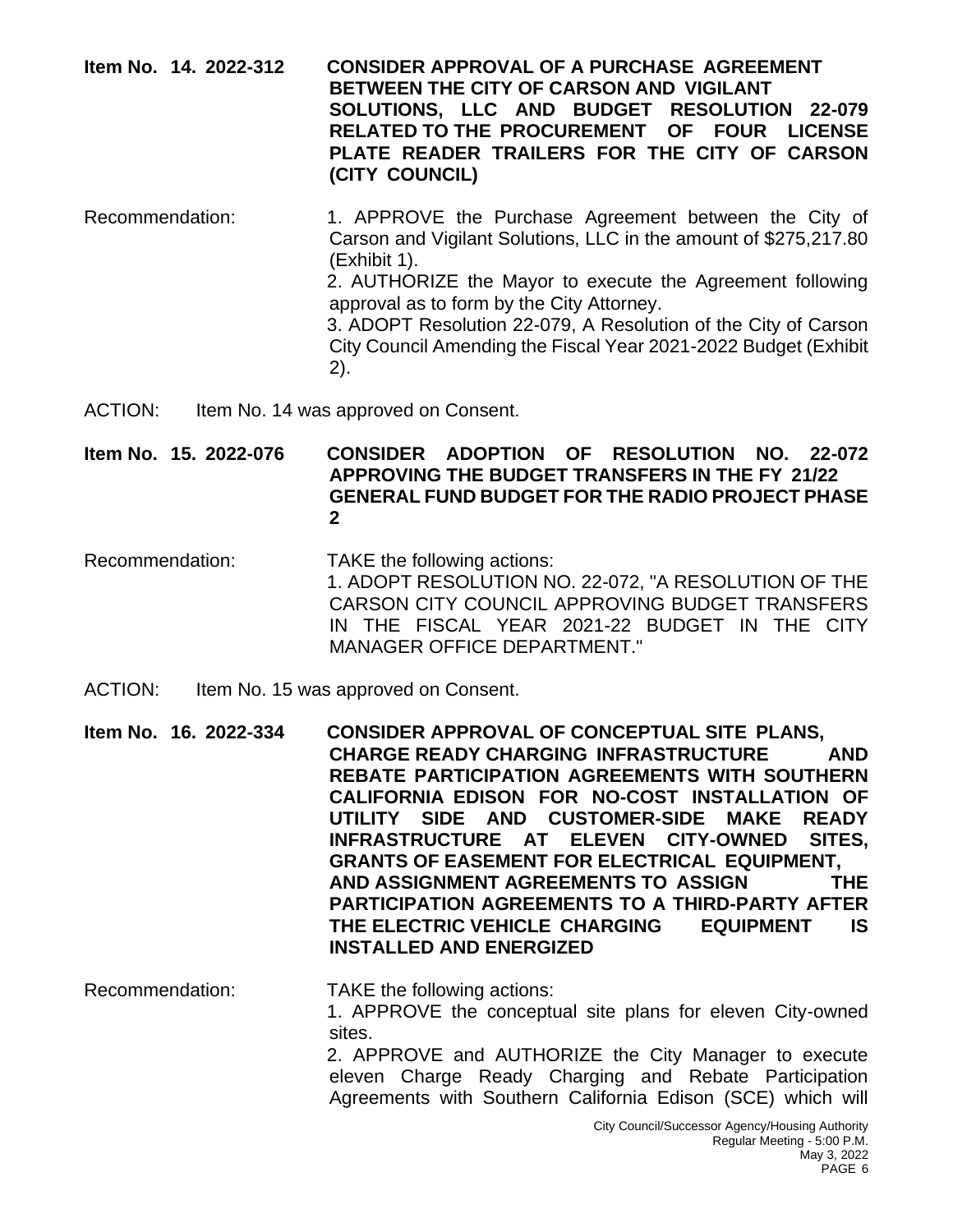authorize SCE to prepare the designs and construct the make ready infrastructure for 128 level-2 charging ports across eleven city-owned sites.

3. APPROVE and AUTHORIZE the City Manager to negotiate, grant, and execute the eleven Grants of Easement necessary to participate in the SCE Charge Ready Program, subject to SCE's finalization of the exhibits and legal descriptions and approval as to form by the City Attorney.

4. APPROVE and AUTHORIZE the City Manager to negotiate and execute the eleven assignment agreements to assign the Charge Ready Charging and Rebate Participation Agreements to the City's selected vendor after the electric vehicle charging equipment is installed and energized, subject to SCE updating the agreements per City Attorney request and approval as to form by the City Attorney.

5. AUTHORIZE staff to submit the associated SCE rebate applications and designate the City's selected vendor as the recipient of the rebates after the electric vehicle charging equipment is installed and energized.

ACTION: Item No. 16 was approved on Consent.

**Item No. 17. 2022-301 CONSIDERATION OF A PROFESSIONAL SERVICES AGREEMENT WITH MICHAEL BAKER INTERNATIONAL, INC. ("MBI") FOR THE DEVELOPMENT OF A STORMWATER IMPLEMENTATION PLAN AND APPROVAL OF RESOLUTION NO. 22-078 "A RESOLUTION OF THE CITY OF CARSON CITY COUNCIL AMENDING THE FISCAL YEAR 2021-22 BUDGET IN THE SPECIAL REVENUE FUND"**

- Recommendation: TAKE the following actions: 1. APPROVE a Professional Services Agreement with MBI for the development of a Stormwater Facilities Master Plan for a negotiated fee not to exceed \$1,106,932.00. 2. AUTHORIZE the Mayor to execute the Professional Services Agreement following approval as to form by the City Attorney. 3. WAIVE further reading and ADOPT RESOLUTION NO. 22-078 "A RESOLUTION OF THE CITY OF CARSON CITY COUNCIL AMENDING THE FISCAL YEAR 2021-22 BUDGET IN THE SPECIAL REVENUE FUND" to appropriate \$1,106,932 toward the proposed Stormwater Implementation Plan (Exhibit No. 3)
- ACTION: Item No. 17 was approved on Consent.

#### **Item No. 18. 2022-366 ANNUAL REPORT - REGISTERED LOBBYISTS (CITY COUNCIL)**

Recommendation: RECEIVE and FILE.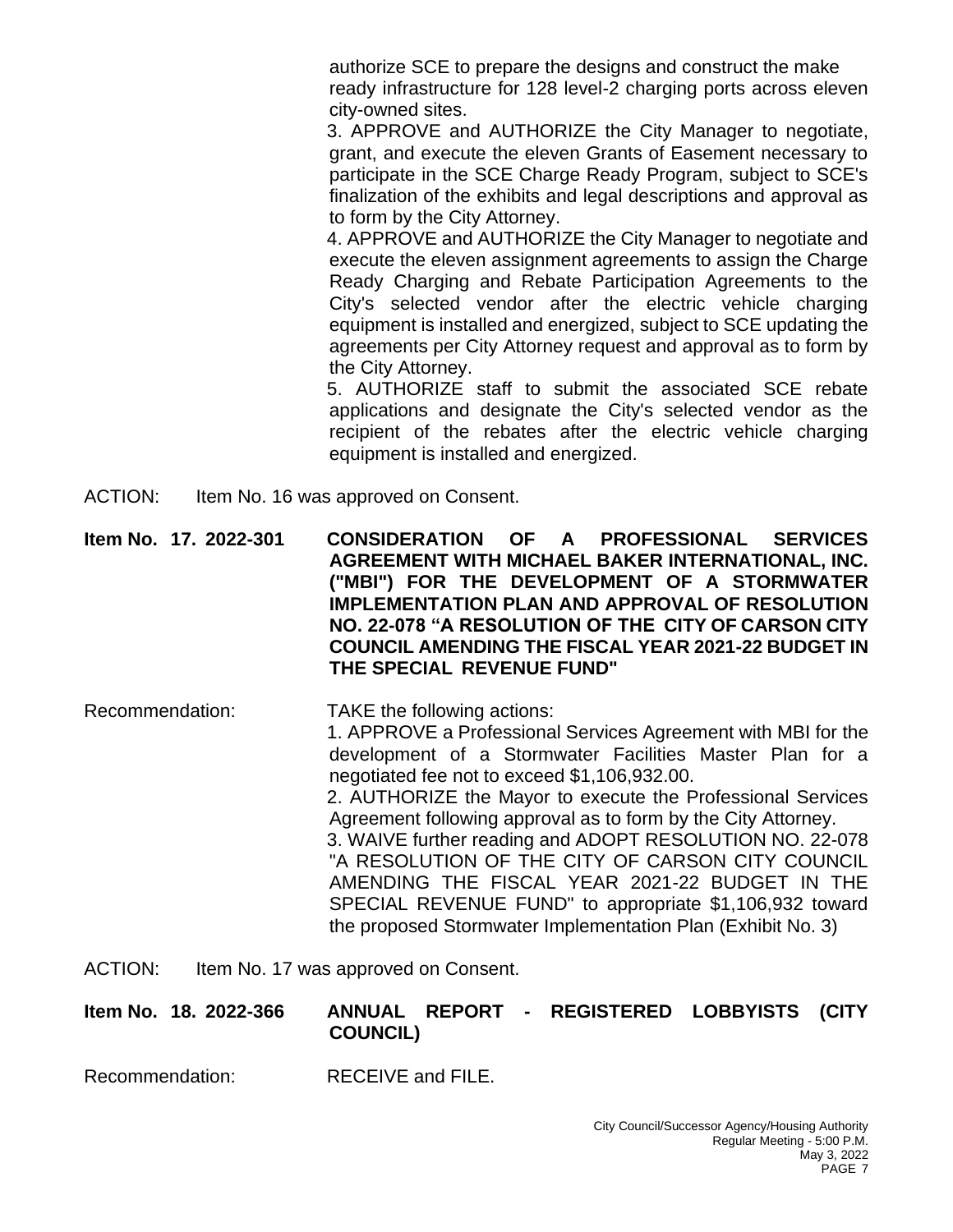**Item No. 19. 2022-163 CONSIDER APPROVAL OF A PURCHASE AGREEMENT WITH PEARLWIND, LLC, AND ADOPTION OF RESOLUTION NO. 22-045 AMENDING THE EXPENDITURE BUDGET OF THE TRANSPORTATION DEVELOPMENT ACT ARTICLE III FUND, TO PURCHASE WATER BOTTLE REFILL STATIONS FOR CITY PARKS (CITY COUNCIL)**

Recommendation: TAKE the following actions: 1. ADOPT Resolution No. 22-045, "A RESOLUTION OF THE CITY COUNCIL OF THE CITY OF CARSON, CALIFORNIA, AMENDING THE FISCAL YEAR 2021/22 BUDGET IN THE TRANSPORTATION DEVELOPMENT ACT ARTICLE III FUND TO PURCHASE WATER BOTTLE REFILL STATIONS FOR VARIOUS CITY PARKS" (Exhibit 2); 2. WAIVE any bid irregularities or informalities in the Pearlwind, LLC bid pursuant to CMC 2610(k)(2), and APPROVE the Purchase Agreement with Pearlwind, LLC for the purchase of twelve (12) outdoor water bottle fillers at a not-to-exceed cost of \$28,221.60 (Exhibit 3; the "Purchase Agreement"); and 3. AUTHORIZE the Mayor to execute the Purchase Agreement,

following approval as to form by the City Attorney.

- ACTION: Item No. 19 was approved on Consent.
- **Item No. 20. 2022-375 CONSIDER APPROVING RESOLUTION NO. 22-075 AUTHORIZING THE CITY MANAGER AND/OR DESIGNEE TO APPLY FOR THE STATE OF CALIFORNIA ENVIRONMENTAL PROTECTION AGENCY DEPARTMENT OF TOXIC SUBSTANCES CONTROL (DTSC) EQUITABLE COMMUNITIES REVITALIZATION GRANT (ECRG) PROGRAM AND RATIFYING DTSC AGREEMENT ALREADY ENTERED INTO BY CITY (CITY COUNCIL)**
- Recommendation: 1. WAIVE further reading and ADOPT Resolution No. 22-075, "A RESOLUTION OF THE CITY COUNCIL OF THE CITY OF CARSON, CALIFORNIA, AUTHORIZING THE CITY MANAGER AND/OR DESIGNEE TO APPLY FOR THE STATE OF CALIFORNIA ENVIRONMENTAL PROTECTION AGENCY DEPARTMENT OF TOXIC SUBSTANCES CONTROL (DTSC) EQUITABLE COMMUNITIES REVITALIZATION GRANT (ECRG) PROGRAM AND RATIFYING DTSC AGREEMENT ALREADY ENTERED INTO BY CITY
- ACTION: Item No. 20 was approved on Consent.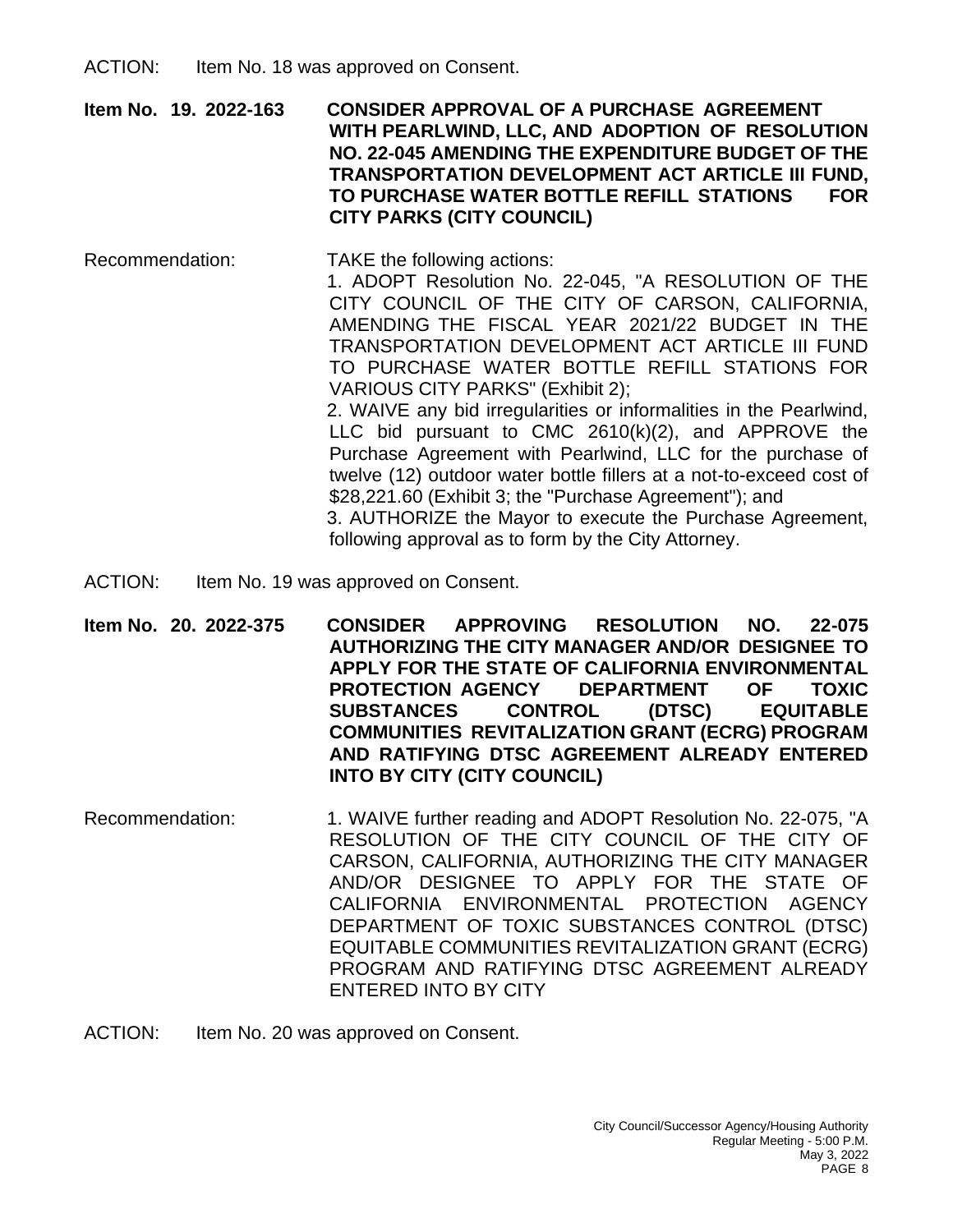## **Item No. 21. 2022-340 CONSIDER APPROVAL OF A CONTRACT AMENDMENT WITH FAMILY PROMISE OF SOUTH BAY TO CONTINUE SERVICES FOR HOMELESS PREVENTION AND RAPID REHOUSING THROUGH FY 2022-23 (HOUSING AUTHORITY)**

Recommendation: TAKE the following actions: 1. APPROVE the contract amendment with Family Promise of South Bay for homeless prevention and rapid rehousing services for Carson residents for a total contract amount not-to-exceed \$58,000 for two years. 2. AUTHORIZE the Chairperson of the Housing Authority to execute the contract amendment after approval as to form by the Authority Counsel.

ACTION: Item No. 21 was approved on Consent.

**Item No. 22. 2022-300 CONSIDER APROVING A COOPERATIVE PURCHASING AGREEMENT WITH STAPLES ADVANTAGE FOR OFFICE SUPPLY CATALOG SOLUTIONS (OFFICE SUPPLIES) AND JANITORIAL SUPPLIES IN A NOT-TO-EXCEED AMOUNT OF \$400,000 PER FISCAL YEAR (CITY COUNCIL)**

Recommendation: TAKE the following action:

1. WAIVE the formal bidding procedures as defined by the Carson Municipal Code, Section 2610, as allowed by Section 2611 (g). 2. AUTHORIZE the City of Carson to utilize a Cooperative Purchasing Agency, Sourcewell, as allowed by Section 2611 (g) and issue Citywide purchase orders for an amount not-to-exceed \$400,000 per fiscal year.

3. APPROVE the award of term purchase order contracts for both office supplies and janitorial supplies to Staples for the period beginning July 01, 2022 through November 16, 2024, for a not-to-exceed amount of \$400,000 per fiscal year.

ACTION: Item No. 22 was approved on Consent.

**Item No. 23. 2022-073 CONSIDER APPROVAL OF A CHANGE PURCHASE ORDER FOR THE ANNUAL COST OF THE CITY OF CARSON MEMBERSHIP WITH THE LEAGUE OF CALIFORNIA CITIES (CITY COUNCIL)**

- Recommendation: APPROVE a Change Purchase Order in the amount of \$587.00 to increase Purchase Order 22200121 from \$24,999.00 to \$25,586.00.
- ACTION: Item No. 23 was approved on Consent.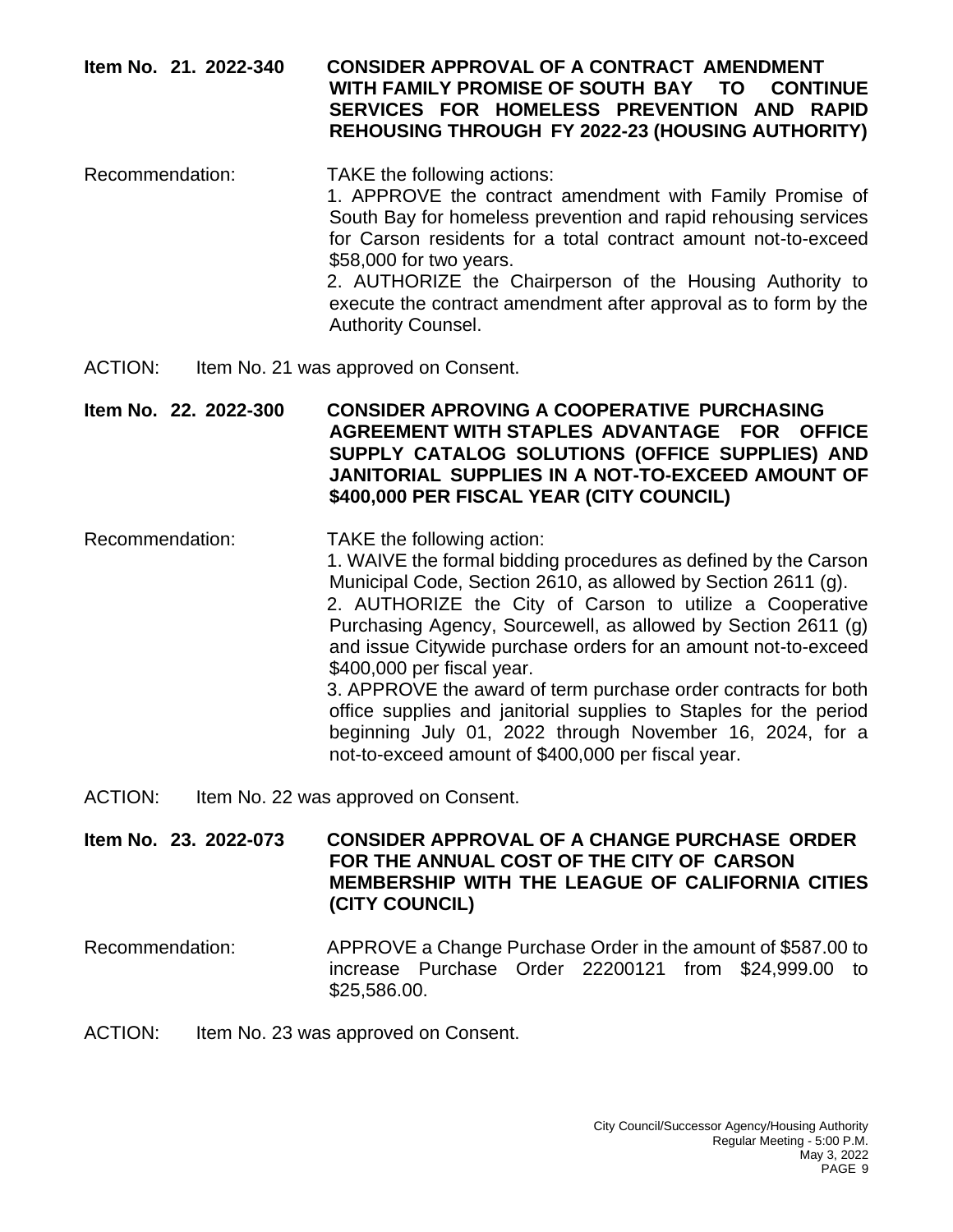## **Item No. 24. 2022-374 CONSIDERATION OF MULTIPLE RESOLUTIONS AS PART OF THE COMMUNITY SERVICES/PARKS & RECREATION REORGANIZATION (CITY COUNCIL)**

Recommendation: WAIVE further reading and ADOPT the following Resolutions: 1. Resolution No. 22-080, "A RESOLUTION OF THE CITY COUNCIL OF THE CITY OF CARSON, CALIFORNIA, AMENDING THE CLASSIFICATION PLAN, RESOLUTION NO. 77-111, BY ADOPTING NEW JOB SPECIFICATION AND SALARY ALLOCATION FOR ASSISTANT RECREATION COORDINATOR (RESERVATIONS)"; 2. Resolution No. 22-081, "A RESOLUTION OF THE CITY COUNCIL OF THE CITY OF CARSON, CALIFORNIA, AMENDING THE CLASSIFICATION PLAN, RESOLUTION NO. 77-111, BY ADOPTING NEW JOB SPECIFICATION AND SALARY ALLOCATION FOR ASSISTANT RECREATION COORDINATOR (ENRICHMENT)"; 3. Resolution No. 22-082, "A RESOLUTION OF THE CITY COUNCIL OF THE CITY OF CARSON, CALIFORNIA, AMENDING THE CLASSIFICATION PLAN, RESOLUTION NO. 77-111, BY ADOPTING NEW JOB SPECIFICATION AND SALARY ALLOCATION FOR RECREATION COORDINATOR I & II (SPECIAL EVENTS) JOB SERIES"; and 4. Resolution No. 22-083, "A RESOLUTION OF THE CITY COUNCIL OF THE CITY OF CARSON, CALIFORNIA, AMENDING THE CLASSIFICATION PLAN, RESOLUTION NO.

77-111, BY RECLASSIFYING ONE PART-TIME RECREATION COORDINATOR POSITION (TM PCN 303662284) INTO COMMUNITY SERVICES COORDINATOR I & II (YOUTH & FAMILY) JOB SERIES - A NEW CLASSIFICATION ".

ACTION: Item No. 24 was approved on Consent.

**Item No. 25. 2022-137 CONSIDER ADOPTION OF POLICY CLARIFYING RULES FOR UNCONTESTED APPOINTMENT AND REMOVAL OF MEMBERS OF COMMISSIONS, COMMITTEES AND BOARDS (CITY COUNCIL)**

Recommendation: ADOPT COUNCIL POLICY & PROCEDURE NO. 13.1.1, CLARIFYING RULES FOR UNCONTESTED APPOINTMENT AND REMOVAL OF MEMBERS OF COMMISSIONS, COMMITTEES AND BOARDS (Exhibit No. 1).

ACTION: Item No. 25 was approved on Consent.

#### **Item No. 26. 2022-347 CONSIDER AN UPDATE ON CITY PROJECTS (CITY COUNCIL)**

Recommendation: RECEIVE and FILE this informational update.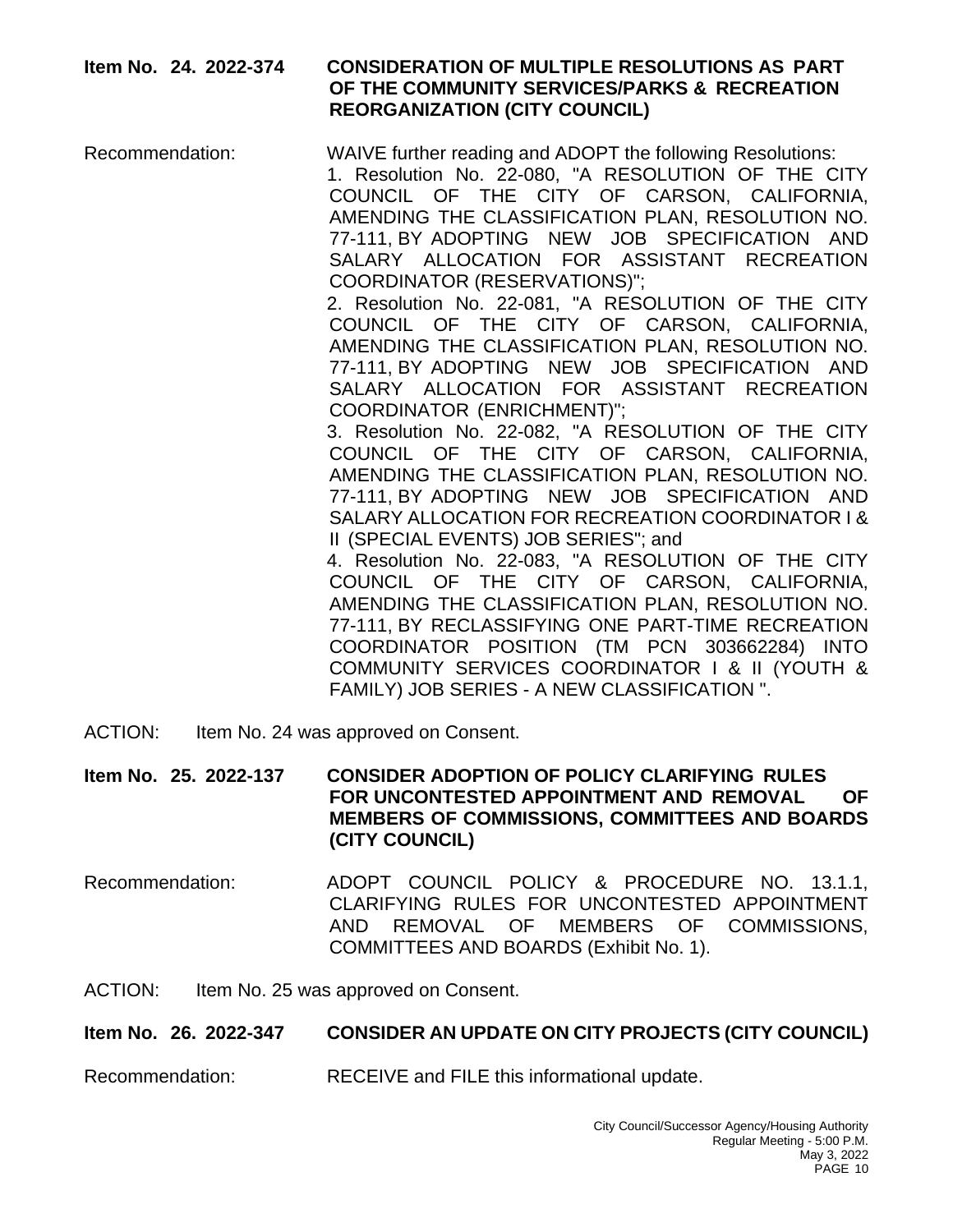ACTION: Item No. 26 was approved on Consent.

## **Item No. 27. 2022-346 CONSIDER AN UPDATE ON CITY COMMISSIONS (CITY COUNCIL)**

- Recommendation: RECEIVE and FILE this report.
- ACTION: Item No. 27 was approved on Consent.

**Item No. 28. 2022-354 CONSIDER ADOPTING A RESOLUTION RE-AUTHORIZING THE MEETINGS OF THE LEGISLATIVE BODIES OF THE CITY TO BE CONDUCTED VIA REMOTE TELECONFERENCING IN ACCORDANCE WITH GOVERNMENT CODE SECTION 54953(E) FOR A CONTINUED 30-DAY PERIOD (CITY COUNCIL, SUCCESSOR AGENCY, HOUSING AUTHORITY)**

- Recommendation: ADOPT Resolution No. 22-069, "A RESOLUTION OF THE CITY COUNCIL OF THE CITY OF CARSON, CALIFORNIA, THE CARSON HOUSING AUTHORITY BOARD, AND THE CARSON SUCCESSOR AGENCY BOARD, MAKING FINDINGS RELATED TO THE CONTINUED EXISTENCE OF A STATE OF EMERGENCY DUE TO COVID-19 AND RE-AUTHORIZING THE MEETINGS OF THE LEGISLATIVE BODIES OF THE CITY OF CARSON, CARSON SUCCESSOR AGENCY AND CARSON HOUSING AUTHORITY TO BE CONDUCTED VIA REMOTE TELECONFERENCING IN ACCORDANCE WITH GOVERNMENT CODE SECTION 54953(e) FOR A CONTINUED 30-DAY PERIOD." (Exhibit No. 1)''
- ACTION: Item No. 28 was approved on Consent.

#### **SPECIAL ORDERS OF THE DAY: (Items 29 to 31)**

**Item No. 29. 2022-355 CONSIDER ADOPTING RESOLUTION NO. 22-073 OF THE CITY COUNCIL OF THE CITY OF CARSON, CALIFORNIA, ADOPTING GENERAL PLAN AMENDMENT NO. GPA 112-2021; ORDINANCE NO. 22-2208 OF THE CITY COUNCIL OF THE CITY OF CARSON, CALIFORNIA, APPROVING DEVELOPMENT AGREEMENT 29-2021 (DA 29-2021); AND ORDINANCE NO 22-2207 OF THE CITY COUNCIL OF THE CITY OF CARSON, CALIFORNIA, AMENDING THE DISTRICT AT SOUTH BAY SPECIFIC PLAN (SPA 27-2021), MODIFYING PERMITTED USES, DEVELOPMENT STANDARDS, DESIGN FEATURES, AND OPERATIONAL CHARACTERISTICS (CITY COUNCIL)**

Item No. 29 was heard after Item No. 13.

City Clerk/Agency Secretary/Authority Secretary, Dr. Bradshaw gave the Public Hearing report.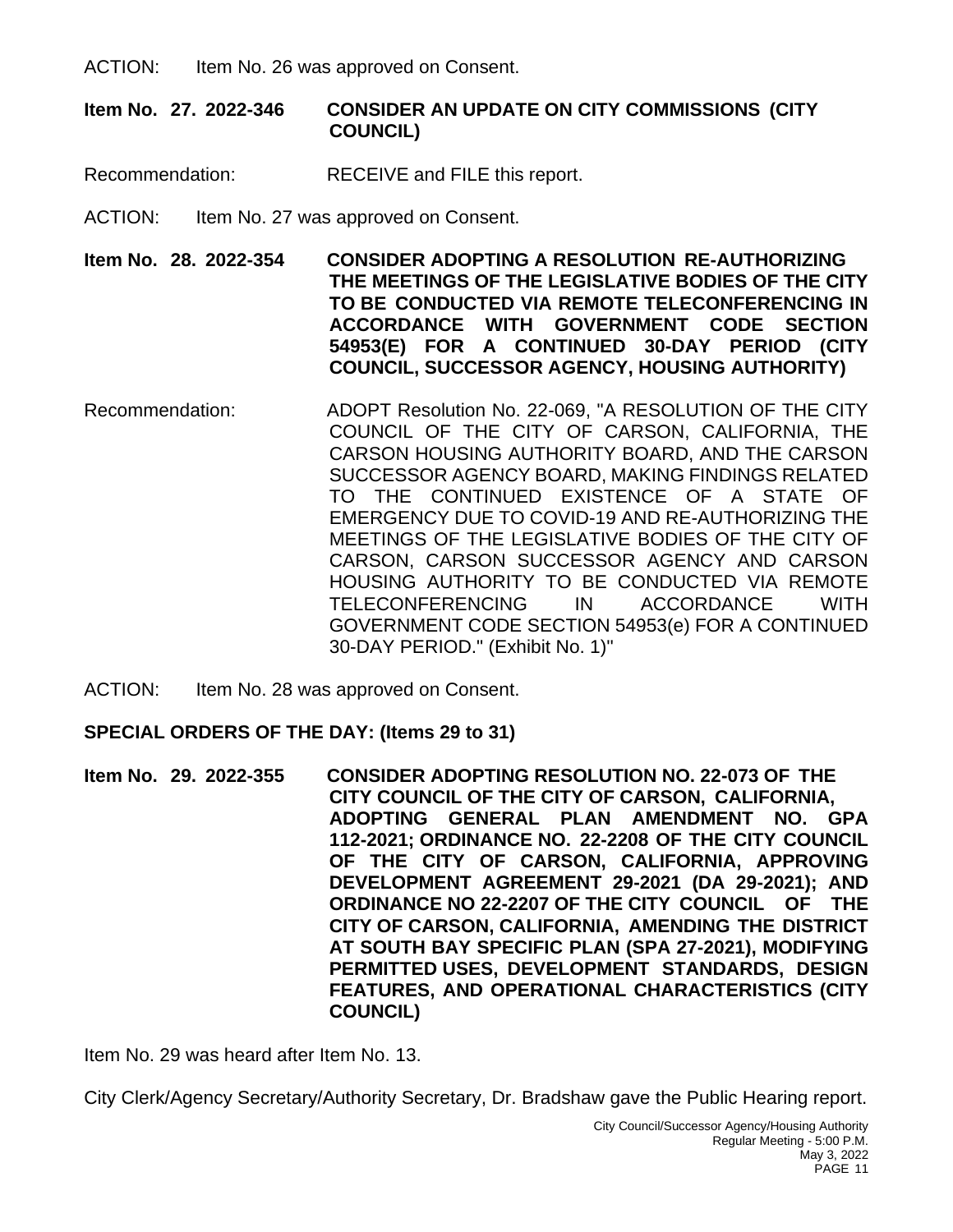Director Naaseh gave a staff report.

Recommendation: 1. OPEN the public hearing, and 2. CONTINUE the public hearing to the City Council May 17, 2022 hearing at 6:00 PM to be held in the same manner as this meeting.

ACTION: It was moved to continue the Public Hearing to May 23, 2022 at 5:00 P.M. as recommended by staff on motion of Dear, seconded by Hilton.

Mayor/Agency Chairman/Authority Chairman Davis-Holmes declared the Public Hearing open.

City Clerk/Agency Secretary/Authority Secretary, Dr. Bradshaw confirmed there was no public testimony.

The motion was unanimously carried by the following vote:

Ayes: Mayor/Agency Chairman/Authority Chairman Davis-Holmes, Mayor Pro Tempore/Agency Vice Chairman/Authority Vice Chairman Hilton, Council Member/Agency Member/Authority Board Member Dear, Council Member/Agency Member/Authority Board Member Hicks, and Council Member/Agency Member/Authority Board Member Rojas

Noes: None

- Abstain: None
- Absent: None
- **Item No. 30. 2022-368 CONTINUED PUBLIC HEARING TO CONSIDER THE PROPOSED ALLOCATION OF COMMUNITY DEVELOPMENT BLOCK GRANT (CDBG) FUNDS FOR FISCAL YEAR 2022/23, AND ADOPTION OF THE 2022-2023 ANNUAL ACTION PLAN (CITY COUNCIL)**

City Clerk/Agency Secretary/Authority Secretary, Dr. Bradshaw gave the Public Hearing report.

Director Naaseh gave a staff report.

Mayor/Agency Chairman/Authority Chairman Davis-Holmes declared the public hearing open.

There being no public testimony, Mayor/Agency Chairman/Authority Chairman Davis-Holmes closed the public hearing.

Recommendation: 1. OPEN the public hearing, and CLOSE the public Hearing; and 2. CONTINUE the public hearing with new noticing to be issued for the future public hearing.

ACTION: It was moved to continue the public hearing until staff informs the Mayor and City Council the first possible date after the Department of Housing and Urban Development (HUD) has made their determination to have item back on the agenda on motion Dear, seconded by Hilton and unanimously carried by the following vote: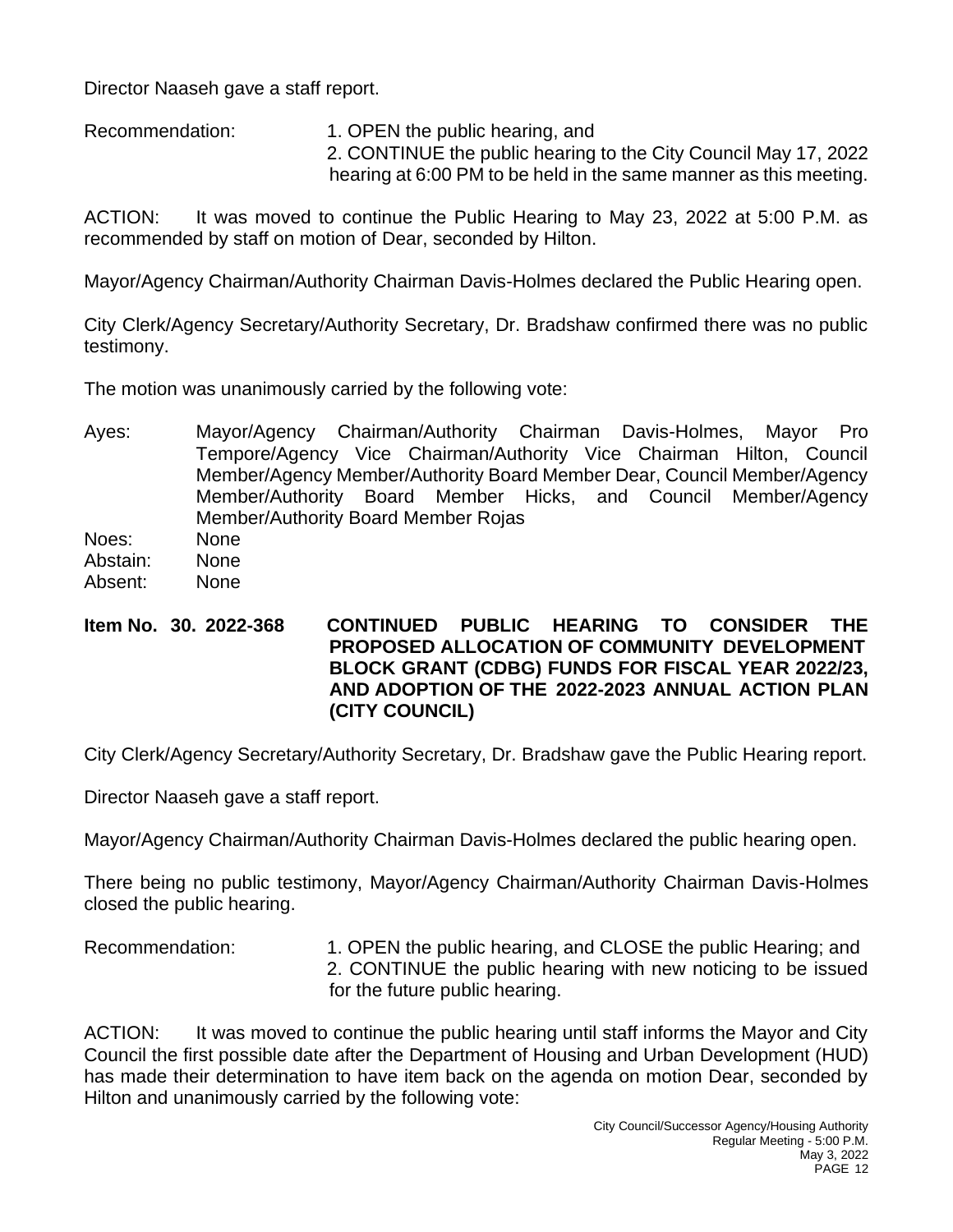Ayes: Mayor/Agency Chairman/Authority Chairman Davis-Holmes, Mayor Pro Tempore/Agency Vice Chairman/Authority Vice Chairman Hilton, Council Member/Agency Member/Authority Board Member Dear, Council Member/Agency Member/Authority Board Member Hicks, and Council Member/Agency Member/Authority Board Member Rojas Noes: None Abstain: None Absent: None

### **Item No. 31. 2021-829 CONSIDERATION OF ORDINANCE NO. 21-2120, AMENDING THE PERMITTED USE DESIGNATIONS AND NONCONFORMING USE PROVISIONS OF THE CARSON ZONING ORDINANCE REGARDING INDUSTRIAL USES INVOLVING CALARP SUBSTANCES AND REGULATED AND NONREGULATED MATERIALS (CITY COUNCIL)**

City Clerk/Agency Secretary/Authority Secretary, Dr. Bradshaw gave the Public Hearing report.

Director Naaseh gave a PowerPoint presentation.

City/Agency/Authority Attorney Soltani stated the Carson Municipal Code did not prohibit storage of calarp material and now make clear storage of any calarp material is prohibited. She discussed two processes: 1) have an inspector once a year and 2) make the business self-report to the County. Code to apply to all businesses and the City to have authority to inspect and start enforcing penalty fees for violations. She discussed the dangerous chemicals at certain levels and regulatory agency threshold levels.

Questions were asked and answered.

Assistant City/Agency/Authority Attorney Ben Jones discussed the federal Department of Transportation regulations that apply to handling of hazardous materials on interstate freeways, roads related to transporting materials in the public right of way and land use authority. He discussed the staff recommendations.

Director Naaseh discussed the application process and notification to existing businesses.

Mayor/Agency Chairman/Authority Chairman Davis-Holmes declared the Public Hearing open.

There being no public testimony, Mayor/Agency Chairman/Authority Chairman Davis-Holmes closed the Public Hearing.

Recommendation: 1. INTRODUCE for first reading, by title only and with full reading waived, "ORDINANCE NO. 21-2120, AN ORDINANCE OF THE CITY COUNCIL OF THE CITY OF CARSON, CALIFORNIA: (1) AMENDING SECTION 9141.1 (USES PERMITTED) OF DIVISION 1 (USES PERMITTED) OF PART 4 (INDUSTRIAL ZONES) OF CHAPTER 1 (ZONING) OF ARTICLE IX (PLANNING AND ZONING) OF THE CARSON MUNICIPAL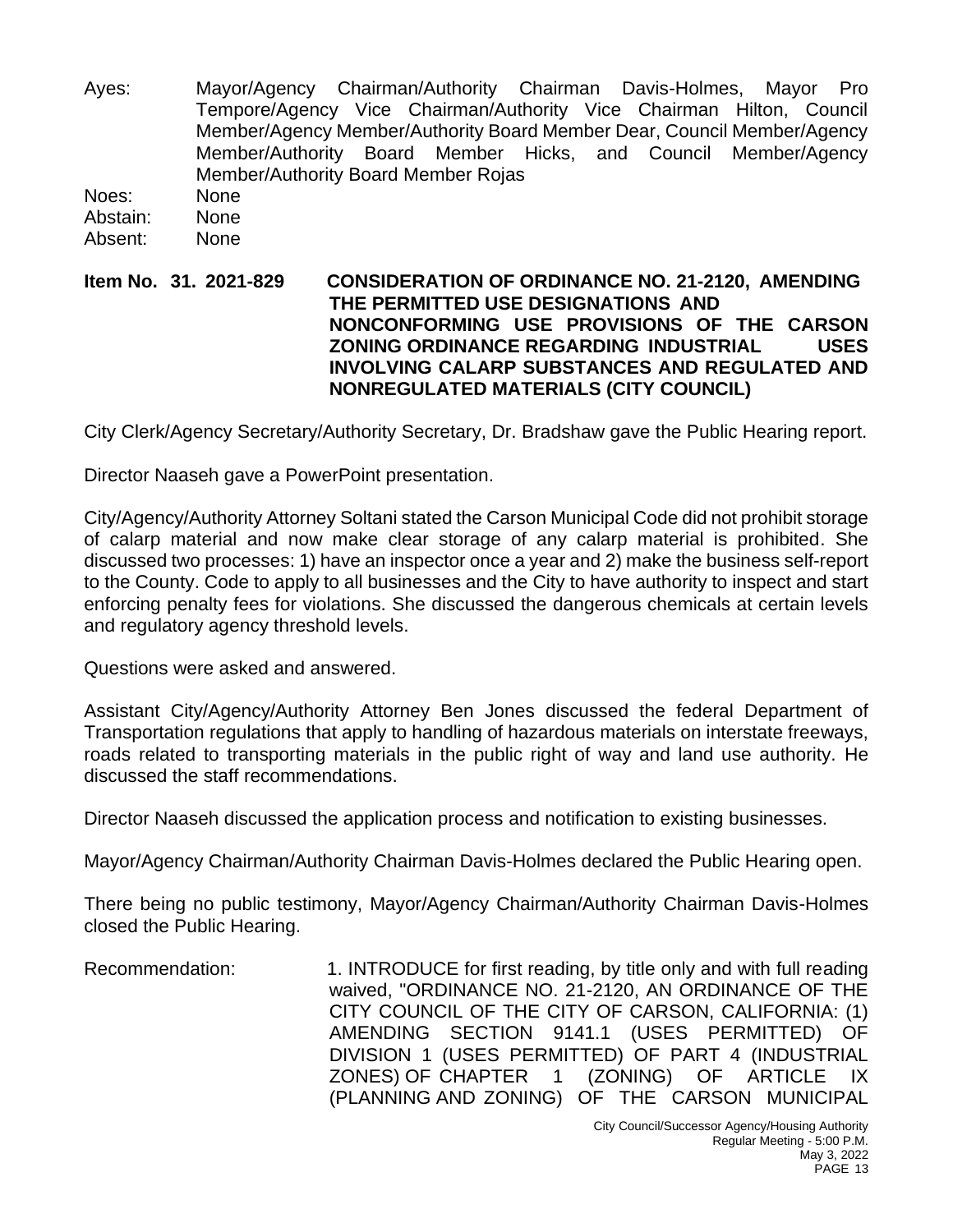CODE REGARDING PERMITTED USES IN THE INDUSTRIAL (MANUFACTURING-HEAVY AND MANUFACTURING-LIGHT) ZONES FOR REGULATED AND NONREGULATED SUBSTANCES; AND (2) ADDING SECTION 9182.46 (NONCONFORMITY FOR USE OR STORAGE OF REGULATED SUBSTANCES) TO DIVISION 2 (NONCONFORMITIES) OF PART 8 (IMPLEMENTING PROVISIONS) OF CHAPTER 1 (ZONING) OF ARTICLE IX (PLANNING AND ZONING) OF THE CARSON MUNICIPAL CODE REGARDING NONCONFORMITIES FOR USE OF REGULATED SUBSTANCES." (Exhibit No. 1). 2. DIRECT staff to prepare a resolution, to be presented for Council consideration at a subsequent meeting, to establish heightened administrative fines, pursuant to CMC 1203.3(d), for violations of the land use regulations established via Ordinance

ACTION: It was moved to approve staff recommendations on motion of Dear, seconded by Davis-Holmes and unanimously carried by the following vote:

No. 21-2120.

- Ayes: Mayor/Agency Chairman/Authority Chairman Davis-Holmes, Mayor Pro Tempore/Agency Vice Chairman/Authority Vice Chairman Hilton, Council Member/Agency Member/Authority Board Member Dear, Council Member/Agency Member/Authority Board Member Hicks, and Council Member/Agency Member/Authority Board Member Rojas Noes: None
- Abstain: None
- Absent: None

City/Agency/Authority Attorney Soltani thanked Assistant City/Agency/Authority Attorney Ben Jones for all his time and effort working on this item.

Mayor/Agency Chairman/Authority Chairman Davis-Holmes thanked City/Agency/Authority Attorney Soltani and Assistant City/Agency/Authority Attorney Jones for their hard work.

#### **DISCUSSION: (Items 32 to 34)**

#### **Item No. 32. 2022-167 UPDATE AND RECOMMENDATIONS FROM THE 55TH ANNIVERSARY PLANNING AD HOC COMMITTEE (CITY COUNCIL)**

City Manager Roberts, Jr. gave a staff report and noted funding to be presented at the next budget workshop on May 17, 2022.

Recommendation: DISCUSS and PROVIDE direction on the selection of a logo, theme, and funding related to the City's 55th Anniversary.

ACTION: It was moved to select logo #1 and theme "Celebrating Our Heritage and Embracing Our Future" on motion of Dear, seconded by Davis-Holmes and unanimously carried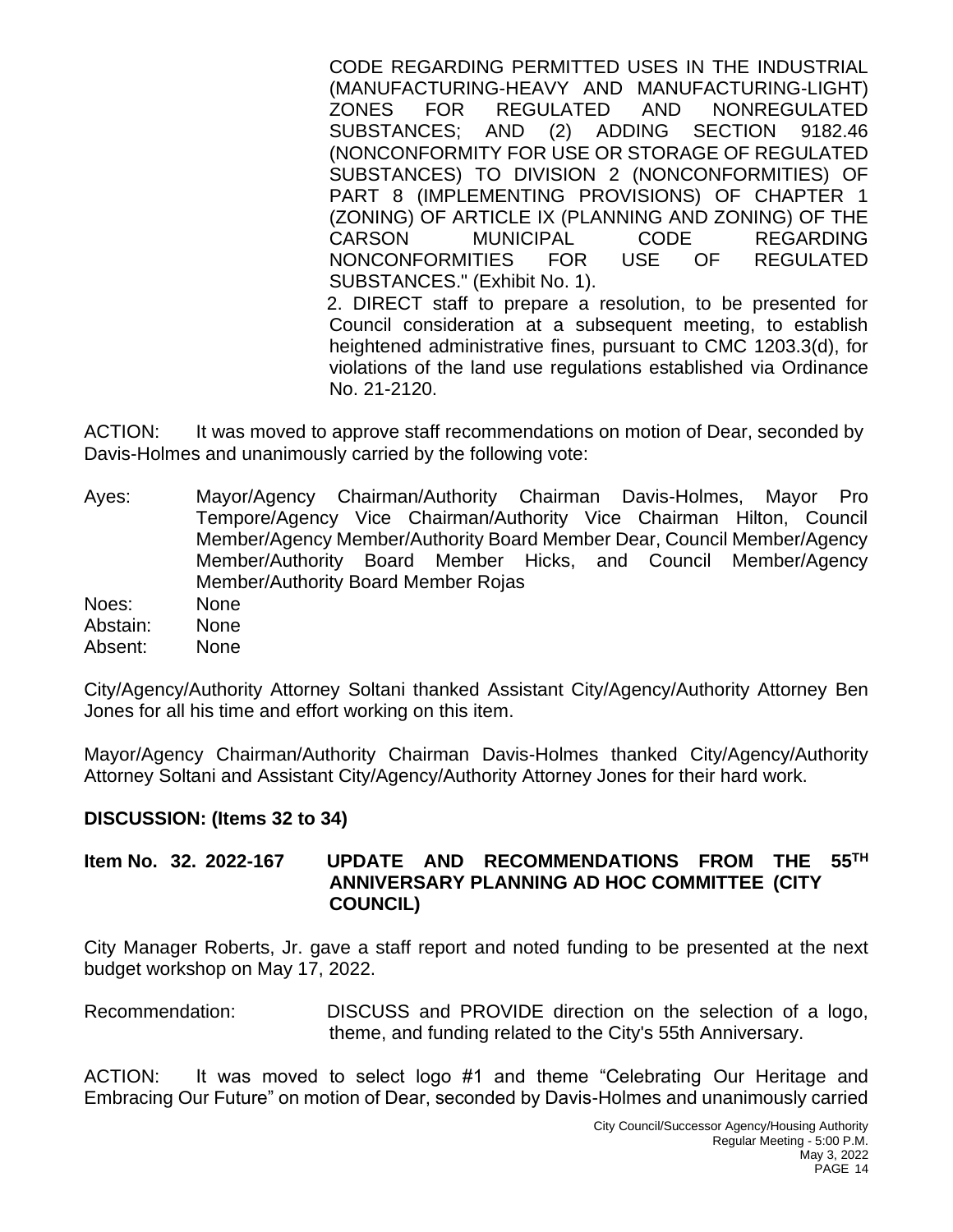by the following vote:

Ayes: Mayor/Agency Chairman/Authority Chairman Davis-Holmes, Mayor Pro Tempore/Agency Vice Chairman/Authority Vice Chairman Hilton, Council Member/Agency Member/Authority Board Member Dear, Council Member/Agency Member/Authority Board Member Hicks, and Council Member/Agency Member/Authority Board Member Rojas

Noes: None Abstain: None

Absent: None

#### **Item No. 33. 2022-373 CONSIDER APPROVING RESOLUTION NO. 22-084 REJECTING THE PROTEST OF PAYMENT OF INTERIM DEVELOPMENT IMPACT FEES BY BRANDYWINE HOMES FOR THE "CARSON LANDING" DEVELOPMENT PROJECT (CITY COUNCIL)**

City Manager Roberts, Jr. requested to remove this item from the agenda since there has been resolution, therefore, no need for Council action.

City/Agency/Authority Attorney Soltani clarified the resolution is that Brandywine Homes is not protesting their fee and will pay their fee.

Recommendation: 1. OPEN the public hearing, TAKE public testimony, and CLOSE the public hearing; 2. WAIVE further reading and ADOPT Resolution No. 22-084 "A RESOLUTION OF THE CITY COUNCIL OF THE CITY OF CARSON, CALIFORNIA, REJECTING THE PROTEST OF PAYMENT OF INTERIM DEVELOPMENT IMPACT FEES BY BRANDYWINE HOMES FOR THE "CARSON LANDING" DEVELOPMENT PROJECT"

ACTION: This item was removed from the agenda at the request of staff with no objection heard.

**Item No. 34. 2022-348 CONSIDERATION OF LOCAL APPOINTMENTS TO THE CITY'S COMMISSIONS, COMMITTEES AND BOARDS; AND/OR CITY COUNCIL SUB-COMMITTEES; AND/OR CITY-AFFILIATED ORGANIZATIONS BY MAYOR AND CITY COUNCIL (CITY COUNCIL)**

Recommendation: TAKE the following actions: 1. CONSIDER and APPOINT, REAPPOINT or REMOVE members to the Commissions, Committees and Boards; and/or 2. REAFFIRM, RE-DESIGNATE and/or DESIGNATE member assignments to the City Council Sub-Committees; and/or 3. REAFFIRM, RE-DESIGNATE and/or DESIGNATE delegates and alternates to the City-Affiliated Organizations; and 4.DIRECT the City Clerk to notify all affected appointments,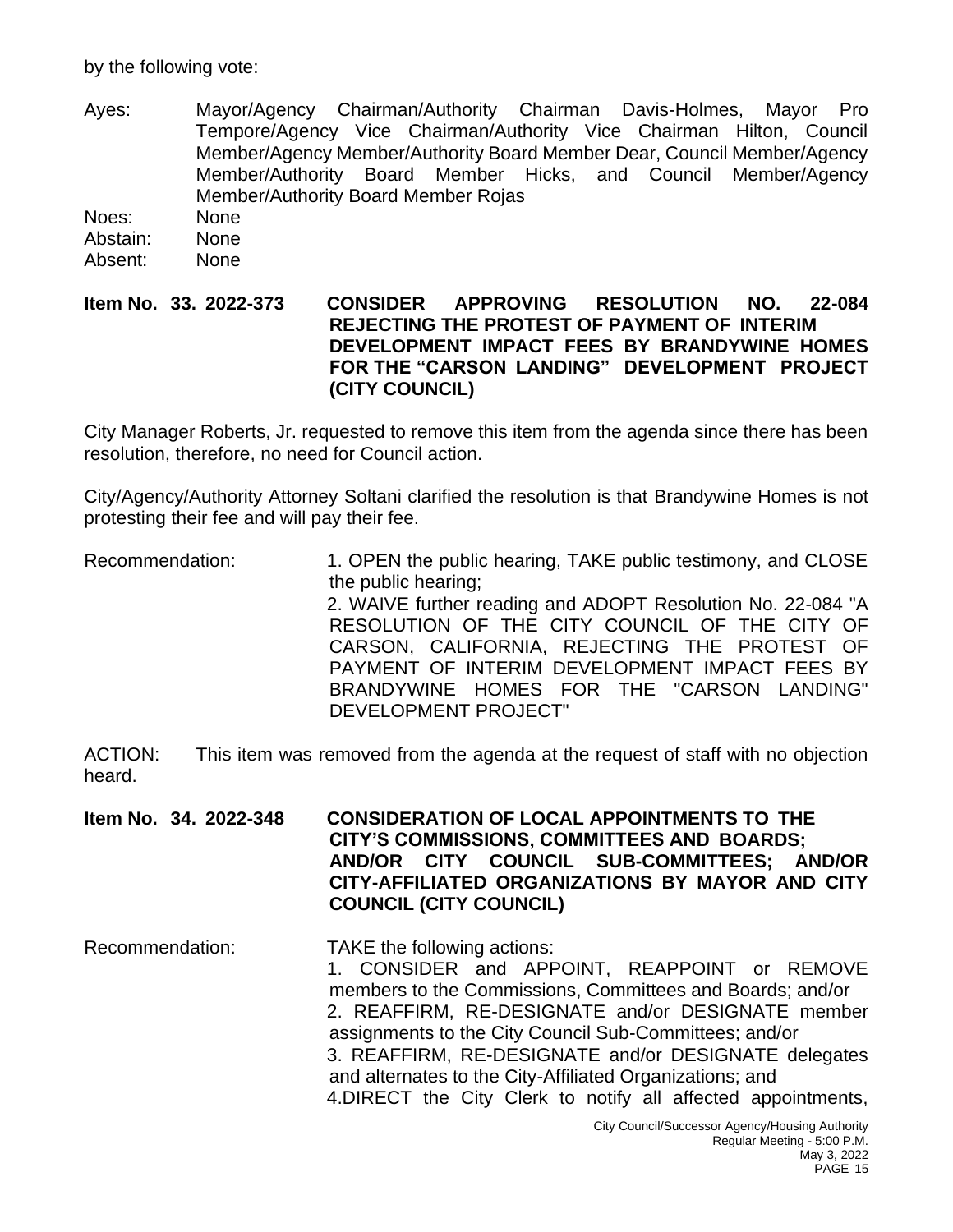reappointments or removed members and/or all affected City-Affiliated Organizations of this action in writing;

5. IF APPLICABLE, DIRECT the City Clerk to post and publish in accordance with the Maddy Act.

ACTION: The Mayor and City Council took the following actions:

#### Environmental Commission

Mayor/Agency Chairman/Authority Chairman Davis-Holmes appointed Christina Tresvant as Alternate 1 to the Environmental Commission.

It was moved to ratify the Mayor's appointment of Christina Tresvant as Alternate 1 to the Environmental Commission on motion of Dear, seconded by Davis-Holmes and unanimously carried by the following vote:

Ayes: Mayor/Agency Chairman/Authority Chairman Davis-Holmes, Mayor Pro Tempore/Agency Vice Chairman/Authority Vice Chairman Hilton, Council Member/Agency Member/Authority Board Member Dear, Council Member/Agency Member/Authority Board Member Hicks, and Council Member/Agency Member/Authority Board Member Rojas Noes: None Abstain: None Absent: None

#### Relocation Appeals Board

Mayor/Agency Chairman/Authority Chairman Davis-Holmes removed Federico Olaes from the Relocation Appeals Board since he moved out of the City.

It was moved to ratify the Mayor's removal of Federico Olaes from the Relocation Appeals Board on motion of Dear, seconded by Hicks and unanimously carried by the following vote:

Ayes: Mayor/Agency Chairman/Authority Chairman Davis-Holmes, Mayor Pro Tempore/Agency Vice Chairman/Authority Vice Chairman Hilton, Council Member/Agency Member/Authority Board Member Dear, Council Member/Agency Member/Authority Board Member Hicks, and Council Member/Agency Member/Authority Board Member Rojas Noes: None

Abstain: None

Absent: None

## **ORDINANCE SECOND READING: (None)**

## **MEMORIAL ADJOURNMENTS**

City Clerk/Agency Secretary/Authority Secretary, Dr. Bradshaw presented the following Memorial Adjournment Requests:

Kittie Williams Irene Olmeda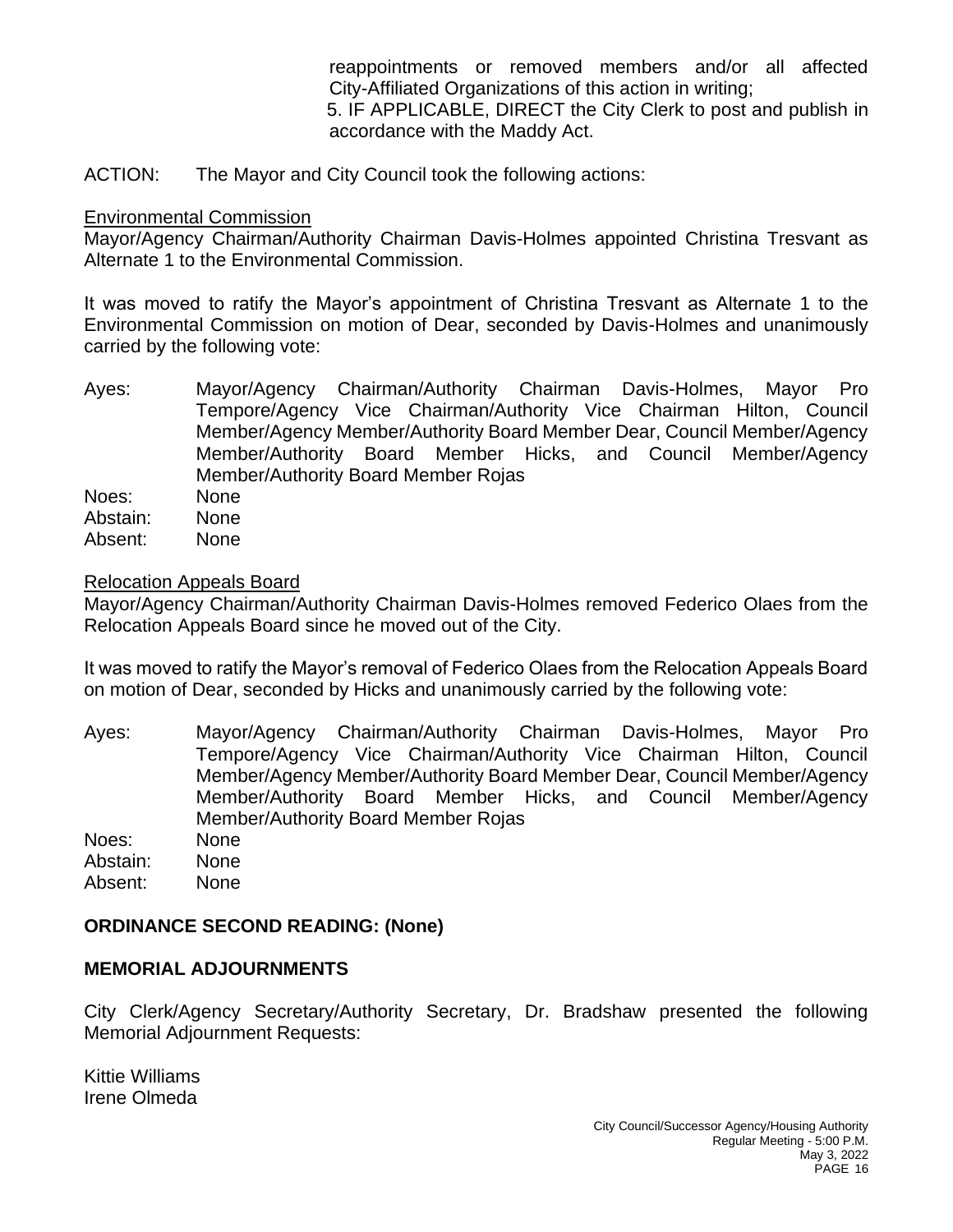Mayor Pro Tempore/Agency Vice Chairman/Authority Vice Chairman Hilton gave a prayer.

## **ORAL COMMUNICATIONS FOR MATTERS NOT LISTED ON THE AGENDA (MEMBERS OF THE PUBLIC)**

Kimberly Cortado – Parks, Recreation and Cultural Arts Commissioner

Announced/reported the following:

- May 7, 2022 Opening Day at Carson Park
- May 14, 2022 Opening Day at Calas Park
- May 14, 2022 Faith Family and Friends at Stevenson Park, from 10:00 A.M. to 6:00 P.M.
- May 20, 2022- Opening Day at Dominguez Park
- May 26, 2022 Memorial Day Tribute at Veterans Sportscomplex, from 6:00 P.M. to 8:00 P.M.
- Stated it was a great Cinco De Mayo event on Sunday at Carson Park and commended staff for a good job. She requested to be part of the planning committee for the City's 55<sup>th</sup> Anniversary celebration.

Council Member/Agency Member/Authority Board Member Dear thanked Kim Cortado for volunteering and assisting City staff at Carson Park and for being a great commissioner.

Mayor/Agency Chairman/Authority Chairman Davis-Holmes echoed Council Member/Agency Member/Authority Board Member Dear's comments.

City Clerk/Agency Secretary/Authority Secretary, Dr. Bradshaw noted two written comments received and read the written communications from the following:

## Rick and Modesta Pulido

- Recognize NAMI South Bay Mental Health Month 2022
- Budget overtime pay for Carson Sheriff Deputies for the Fourth of July weekend for safe streets
- Requested a comprehensive written MOU on street slurry sidewalk repairs project in District 2 and 4 starting with 228<sup>th</sup> Street, Gulf Avenue, Main Street, and 223<sup>rd</sup> Street; truck routes pay their fair share now
- Requested the 157-acre flawed project postponed and reconsider SEIR, supplemental EIR, including environmental commission oversight solar panels on all warehouses in the **City**
- Excellent Cinco de Mayo event at Carson Park; saludos to all City staff, gracias, si se puede
- Cesar Chavez Monument Committee meeting coming soon
- Peace and blessings
- Good night
- God bless Carson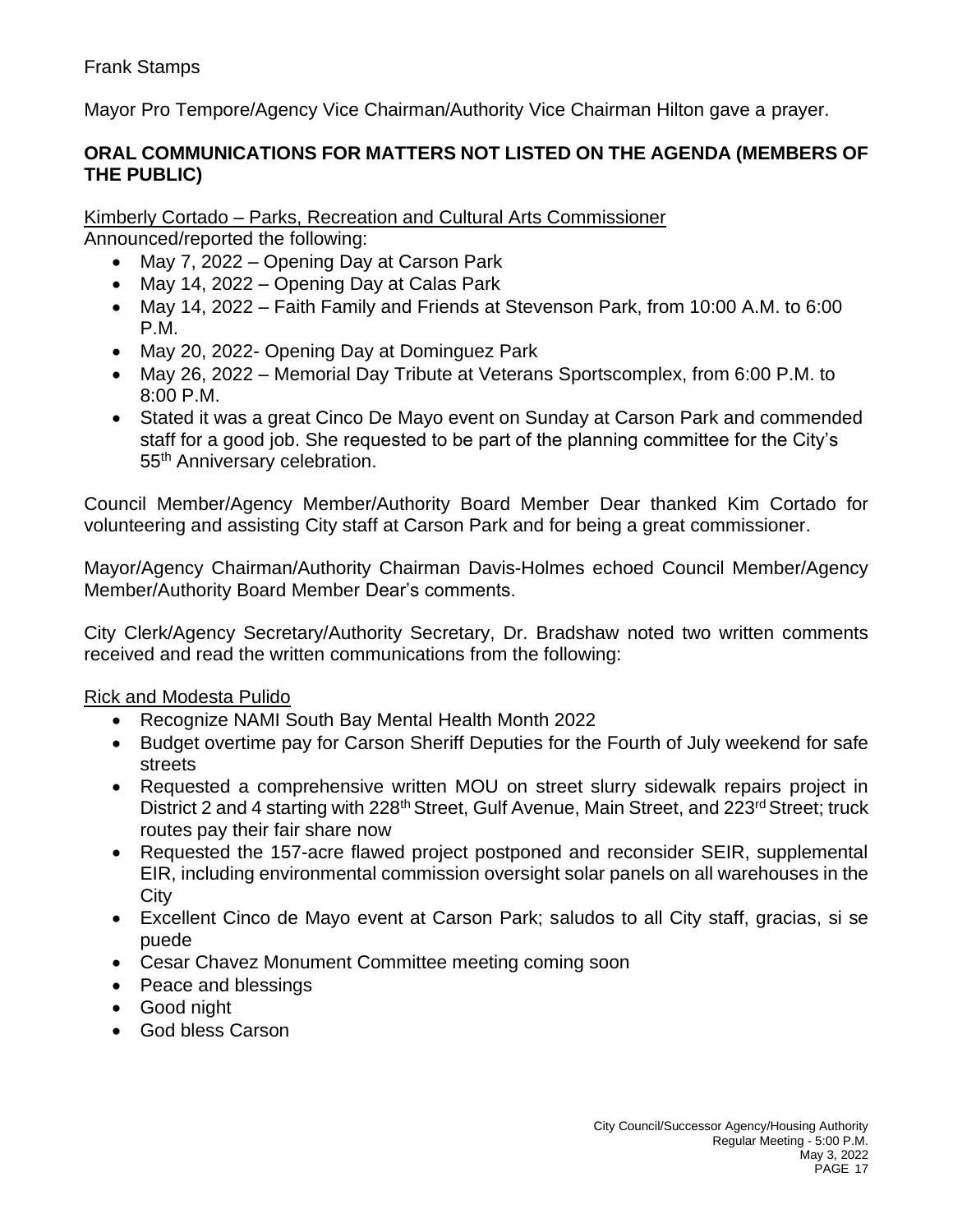## Jan Lawson

• Inquired why all employees who worked during the COVID-19 pandemic did not receive the hero pay. She worked during the pandemic when called back in May or June of 2020 up until December 2, 2021; worked for the City for almost 15 years and was at work when the supervisor was not, taking care of members and overseeing the operations of the facility; this is very concerning to her that she is a dedicated employee and did not receive the hero pay but the new staff hired in 2021 did. Cannot believe the City would do this to those who gave their time when others did not and especially since she gave 100% of her time. She retired from the City and seeing how things were done is very disappointed in all actions of this matter.

# **COUNCIL MEMBER REQUESTS TO ADD ITEMS TO FUTURE AGENDAS**

Council Member/Agency Member/Authority Board Member Dear requested the following items to add to a future agenda:

- Resolution to honor premium pay for employees who retired from the City of Carson after December 1, 2021 and before the premium pay was allocated.
- Removal from the ordinance which governs the agenda
- Mobilehome Park Zoning Ordinance

Council Member/Agency Member/Authority Board Member Rojas requested the status of the Building and Safety Division within the City of Carson.

City Manager Roberts, Jr. stated he would provide an update at the first meeting in June.

# **ORAL COMMUNICATIONS (COUNCIL MEMBERS)**

Council Member/Agency Member/Authority Board Member Rojas announced the following:

- Friday, May 6, 2022, Los Angeles County Sheriff's Department Cultural Event and Town Hall celebrating Asian Pacific Islander Heritage Month, at 6:00 P.M.; Town Hall Meeting, 6:30 P.M. to 8:00 P.M. at the Carson Community Center
- Saturday, May 7, 2022, May Fest at the Carson Community Center parking lot, 11:00 A.M., private ticketed event with food, car show, and music. Contact 818-447-9374; presented by talentusa.com

Mayor Pro Tempore/Agency Vice Chairman/Authority Vice Chairman Hilton invited everyone to Stevenson Park on Saturday, May 14, 2022 for the Faith Family Festival; call park for more information and on social media.

Council Member/Agency Member/Authority Board Member Hicks announced the following:

- Mental Health Resource Forum Virtual event, Saturday, May 7, 2022; for more information call (310) 835-0212 extension 1460
- Attended the Drug Take Back Day
- Attended the Boys and Girls Club of Carson, Stem Science Project Workshop Showcase
- Attended the College Signing Day, California State University Dominguez Hills